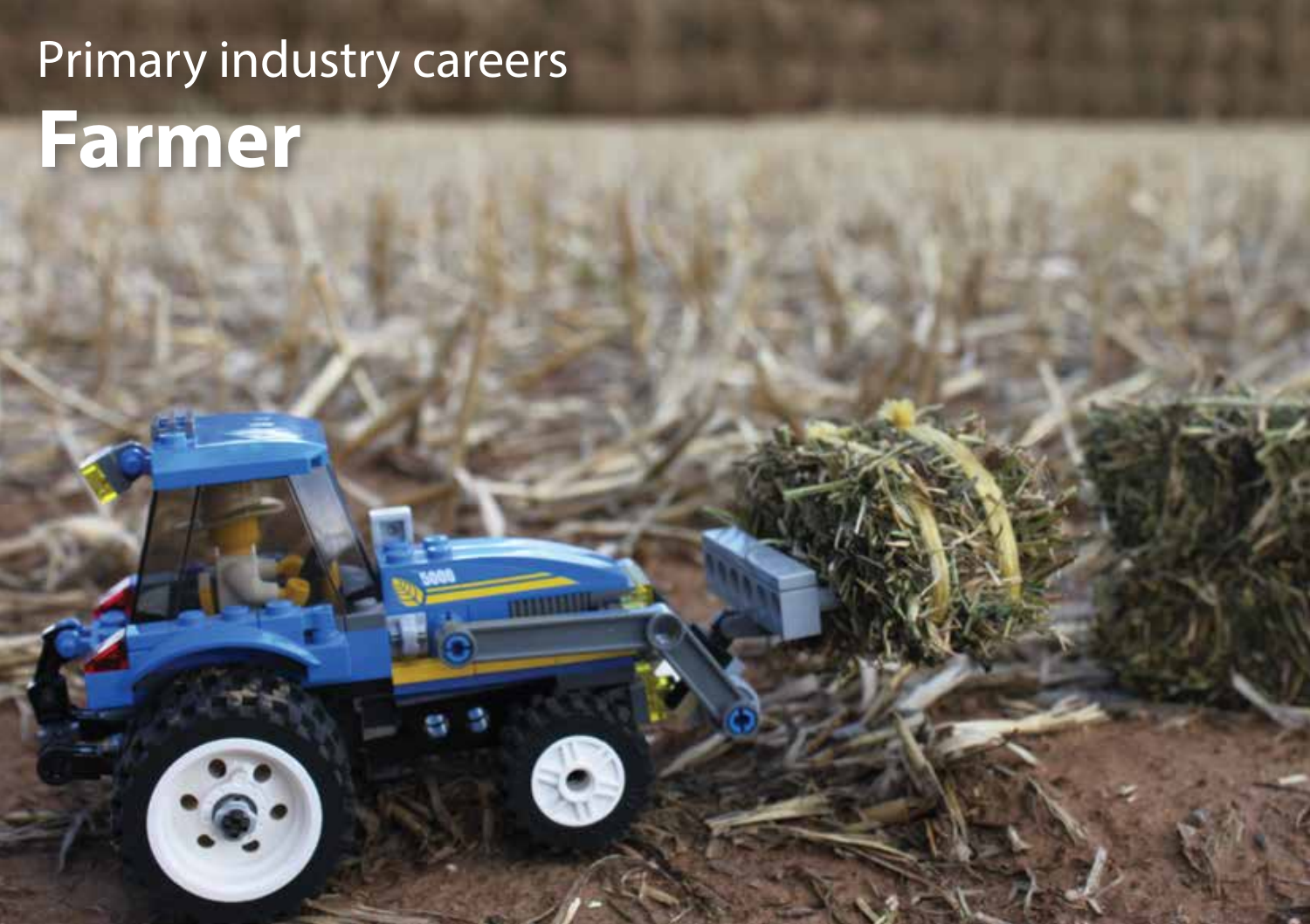## Farmer



#### **How does your role support primary industries?**

Farmers are the beginning of the 'paddock to plate' story we are the start. Without farmers there are no products to sell, process, transport or eat!

### **What are some important skills?**

**Farmers need to have a whole range of skills. We** need to have a really good understanding of how the different parts of the growing cycle work together. I monitor the health of soil, take regular soil tests, and have my agronomist come and advise me when I am unsure. I spend a lot of time monitoring the health of the crops and we run a few sheep here. I need to understand sheep nutrition requirements, and look after the sheep to make sure they are healthy.

# Little **BRICK** Pastoral

### **What are the main tools of the trade?**

On our property we grow mostly crops, pulses and grains, so our important tools are our machinery. We have tractors, a header, an air seeder and a boom spray but people are our most valuable asset. We have a few casual staff members to help us complete the sowing and harvesting. We also have people come and help with some of the sheep work including shearing.



### **What is your favourite part of your job?**

I get to live and work with my family in a place I love every day. Some days are hard, and some seasons are harder when the weather isn't in our favour. But most of the time farming is a very rewarding occupation and lifestyle.

### **What training have you had?**

I grew up here on the farm and Mum and Dad taught me everything there is to know about the business and what we do. I also completed a Diploma of Agriculture online through Tocal College and that has given me the confidence to change a few farm management practices that I wanted to do differently. You learn something new every day on a farm!

### **Where do you see yourself in 10 years?**

I will be here. Farming might have changed but I will still love it.



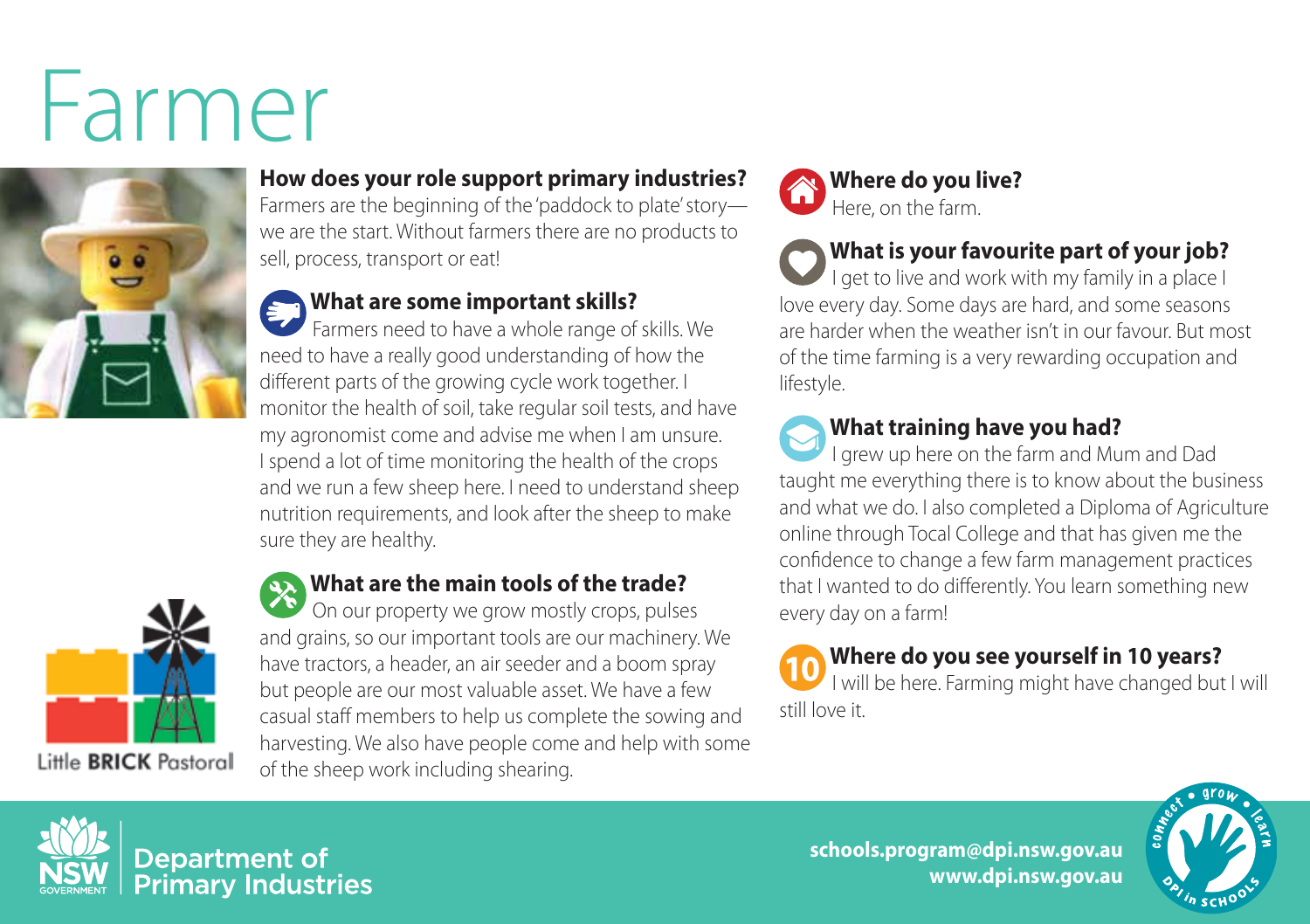### Primary industry careers **Contract harvester**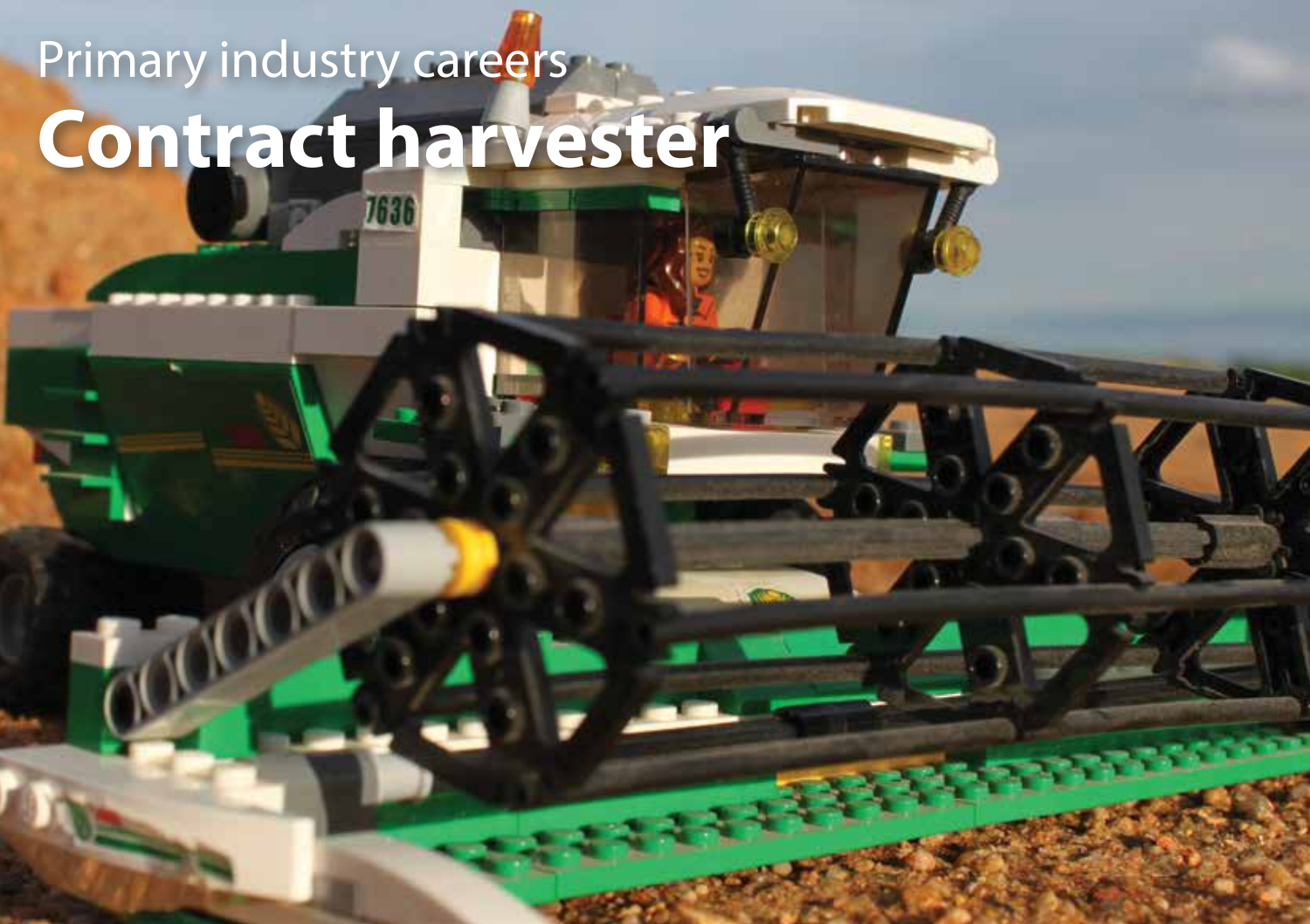## Contract harvester



#### **How does your role support primary industries?**

A lot of farming equipment is very expensive and farmers can't always afford to own all the different pieces of machinery especially when some of it is only used once or twice a year at sowing or harvest. They employ us to take our machines to those properties and do that work for them.

### **What skills are important?**

It can be a bit stressful around harvest if everyone needs their crops off at the same time, so it is important to have strong communication skills and be able to negotiate with people. Some days we do really long hours so it is important to take regular breaks. We have many regular drivers so we can swap and work in shifts.



### **What are the main tools of the trade?**

My beautiful big header is my favourite piece of machinery. We keep it well maintained so it is ready to do the long hours during harvest.

### **Where do you live?**

I have a small farm right in the middle of the local growing area. I live nice and close to all the farms I do contract work on.

### **What is your favourite part of your job?**

I have always enjoyed operating the machines and these new ones are great to drive! I also like that my job means that I can spend a lot of the year on my own property and working on my farm.

### **What training have you had?**

I grew up in a big town but I knew I wanted to work on farms when I left school so I did a Certificate III in Agriculture. This gave me a lot of practical experience and I made the most of any opportunities that I got. Eventually my husband and I saved up enough money to buy our own place.

### **Where do you see yourself in 10 years?**

I hope to retire from contracting in about 6 years, but I will still live on and run the farm.





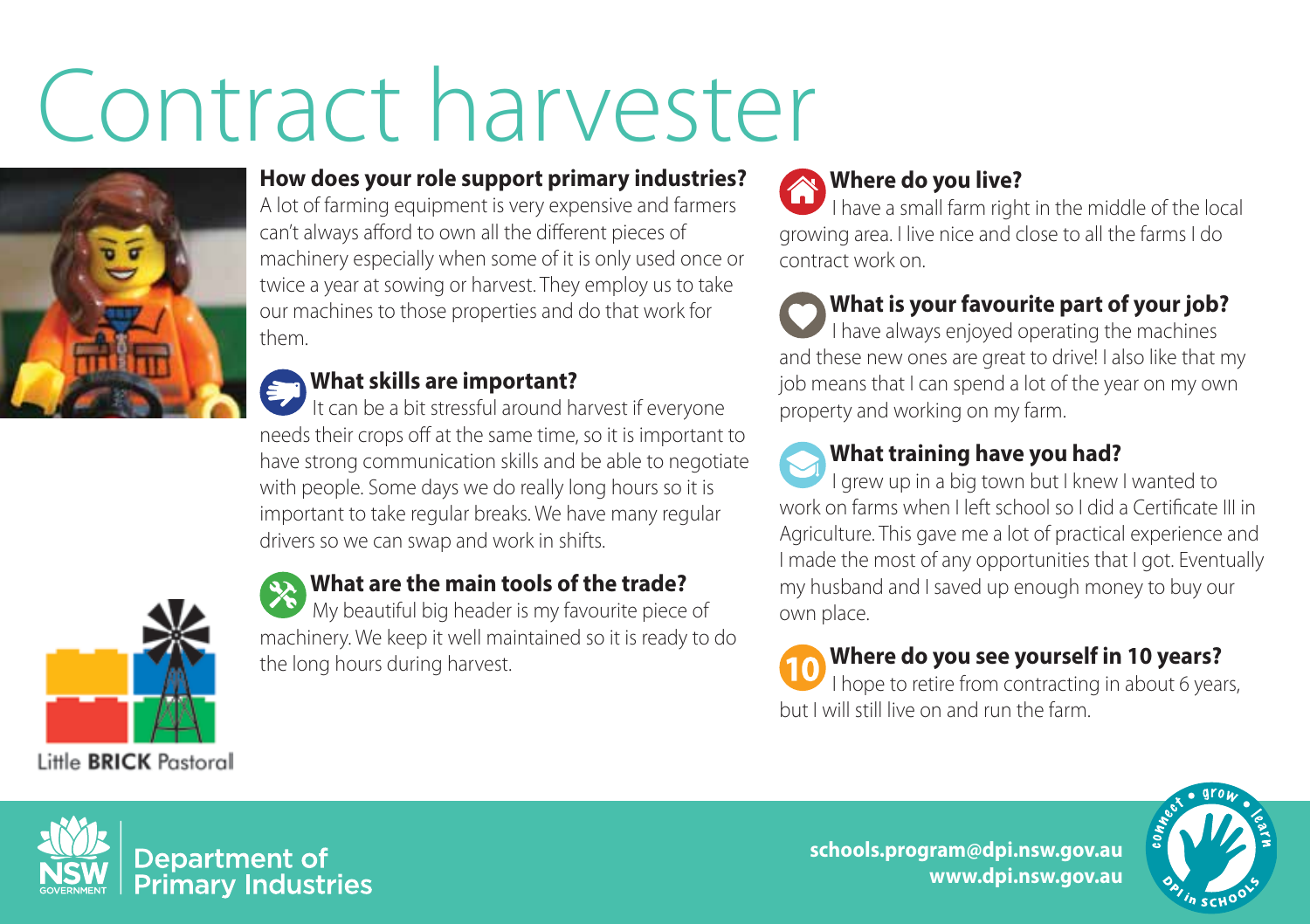### Primary industry careers **Grain Transport Driver**

**GTY**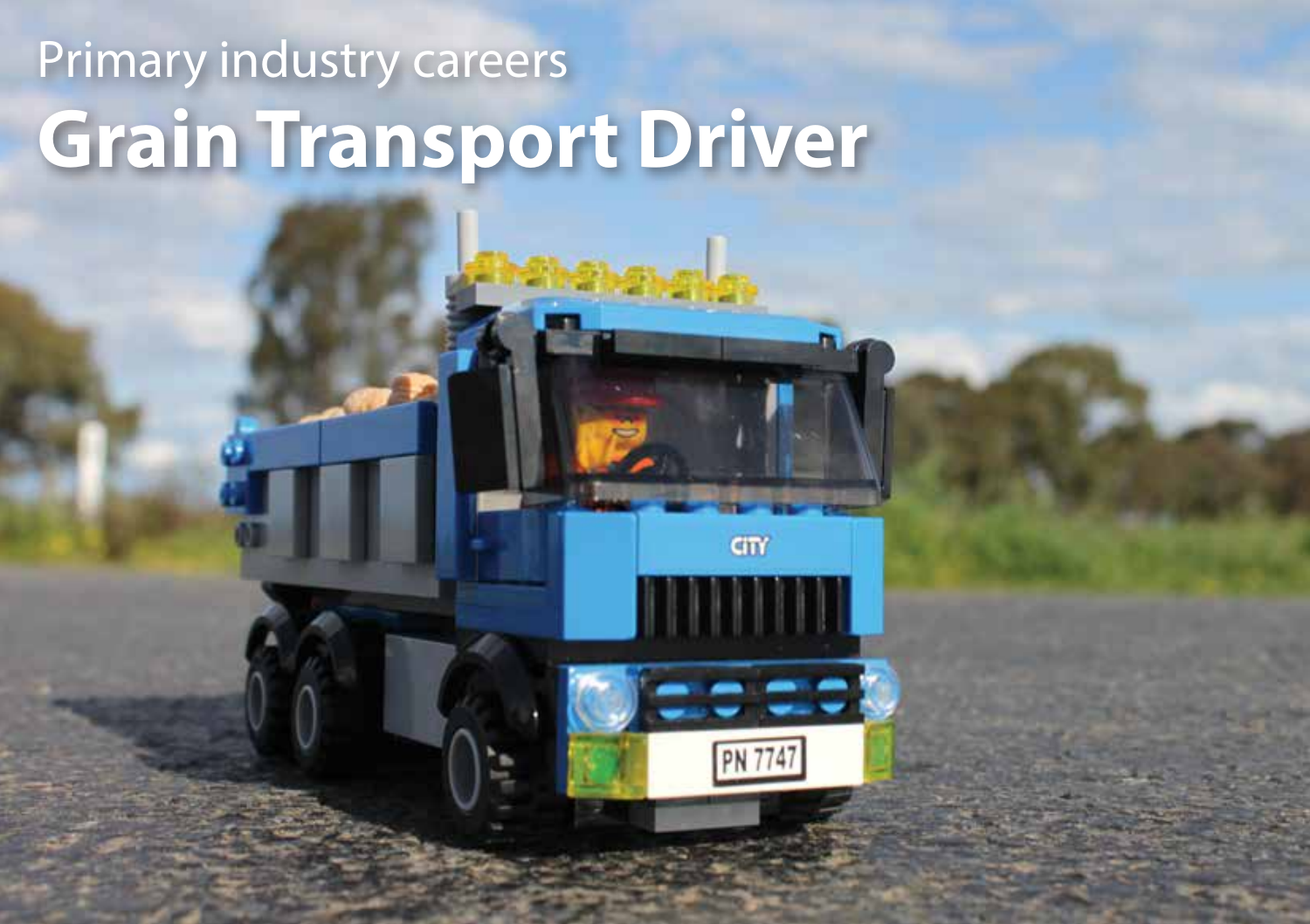## Grain Transport Driver



#### **How does your role support primary industries?**

I pick up the grain from growers and deliver it to the storage and distribution centres. I also cart fertiliser and seed, and other things the farmers need.

### **What skills are important?**

I need a special type of licence to drive a semitrailer, called a Heavy Rigid licence. It is also important to be able to manage your time and your business, so I need to use maths to estimate distances and time. Good communication with customers is also super important.

### **What are the main tools of the trade?**

My truck! I look after my truck by doing all the maintenance and servicing that is recommended and I understand how it runs so I can tell if there is something wrong. I also need to have a mobile phone and a computer so I can keep in touch with my customers and organise my paper work.

### **Where do you live?**

I live in a large town between the main growing region and the capital city where the grain is stored.

### **What is your favourite part of your job?**

I like being on the road and getting around to lots of different areas. The farmers I meet are great! They love their farms and are usually happy to share their stories. I take a lot of pride in doing my job well. And there is always something different to cart! Today it was chickpeas and tomorrow I have a load of mung beans to cart.

### **What training have you had?**

To earn a Heavy Rigid licence you have to start from a car licence and gradually work up through the smaller trucks. I have also completed a business management course through our local community college, and that really helps me ensure my business is profitable and that I can keep driving.

### **Where do you see yourself in 10 years?**

In my truck! There is no where else I want to be.







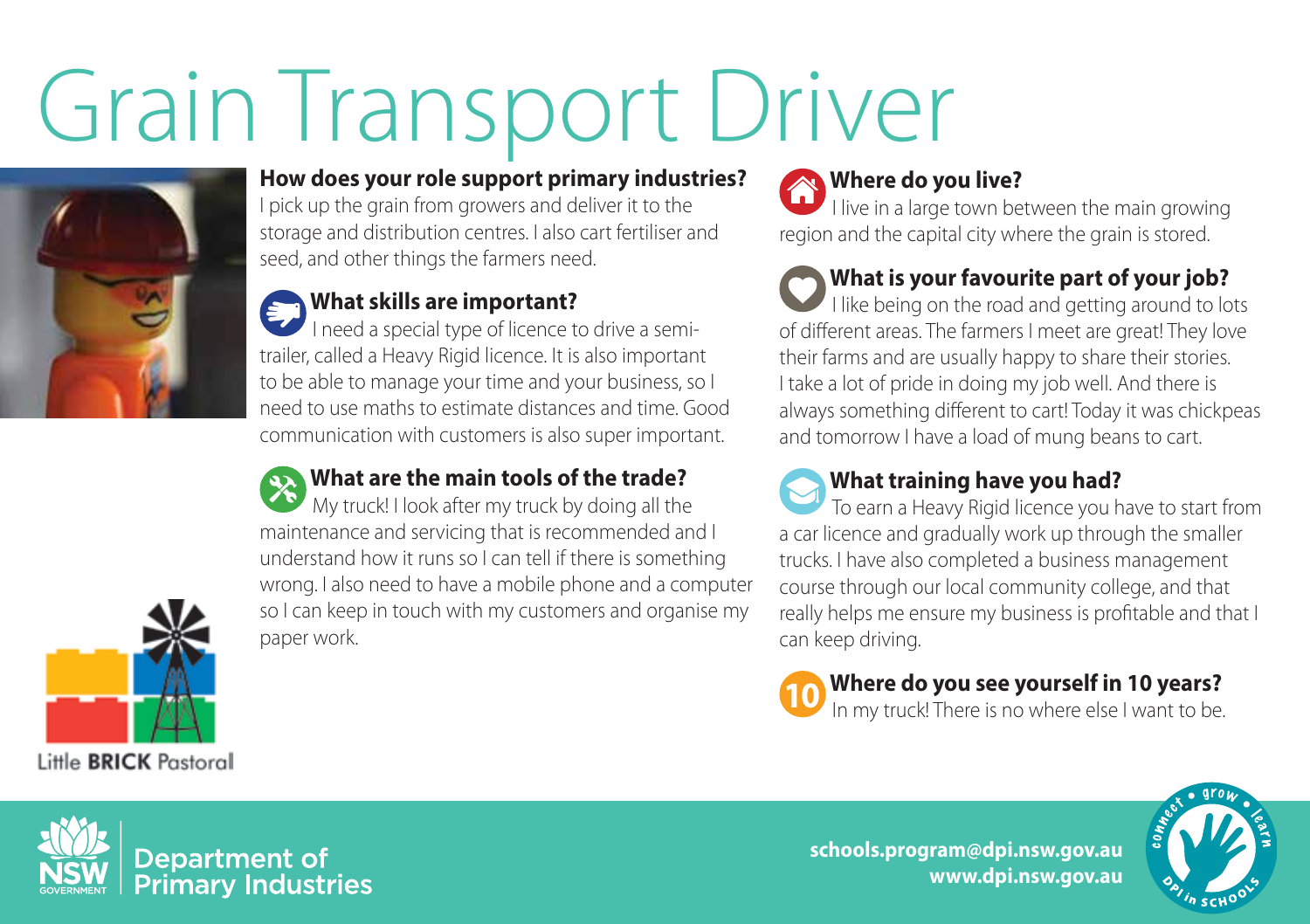### Primary industry careers **Processing Plant Manager**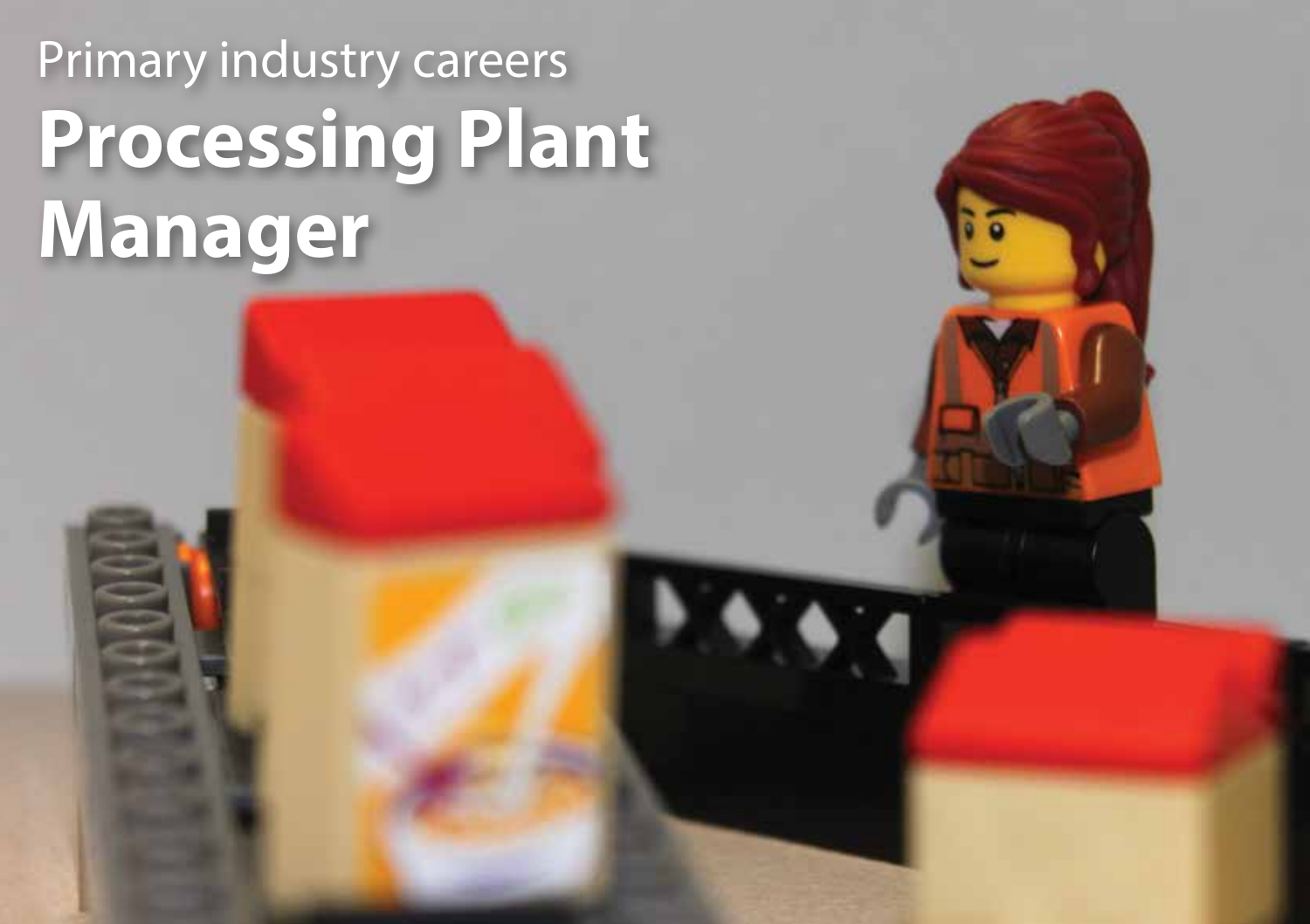## Processing Plant Manager



#### **How does your role support primary industries?**

We buy pulses and grains from Australian growers and package them for sale through supermarkets and stores throughout the country. We buy some grains from overseas (ones that are not grown in Australia) and we package and sell those too.

### **What skills are important?**

Managing a big plant like this requires really good skills in communicating and working with people. We have lots of staff here that do lots of different jobs, from working on the processing and packing lines, to maintenance staff and transport staff. I need to make sure there are systems in place that keep staff safe and satisfied in their jobs.

### **What are the main tools of the trade?**

I work on the computer a lot. Most of my communication with suppliers and distributors is by email these days so you will usually find me either on the phone or at my desk.

### **Where do you live?**

In live in the same town as the plant, which is located in a regional centre.

### **What is your favourite part of your job?**

A lot of local families depend on our plant for their income so I am very proud that if I do my job well it helps all those people and the community. I know all my staff and we get together regularly to celebrate our business successes.

### **What training have you had?**

My first job was working here on the processing line. I now have a degree in business. In a job like this it helps to understand the industry, so I visit our farmers regularly and attend conferences and training so I stay up-to-date with the industry.

### **Where do you see yourself in 10 years?**

I plan to be here still although the industry is changing so fast the plant will probably have changed. I think this is really exciting and I am keen to see how it changes in the next 10 years.



#### Little **BRICK** Pastoral



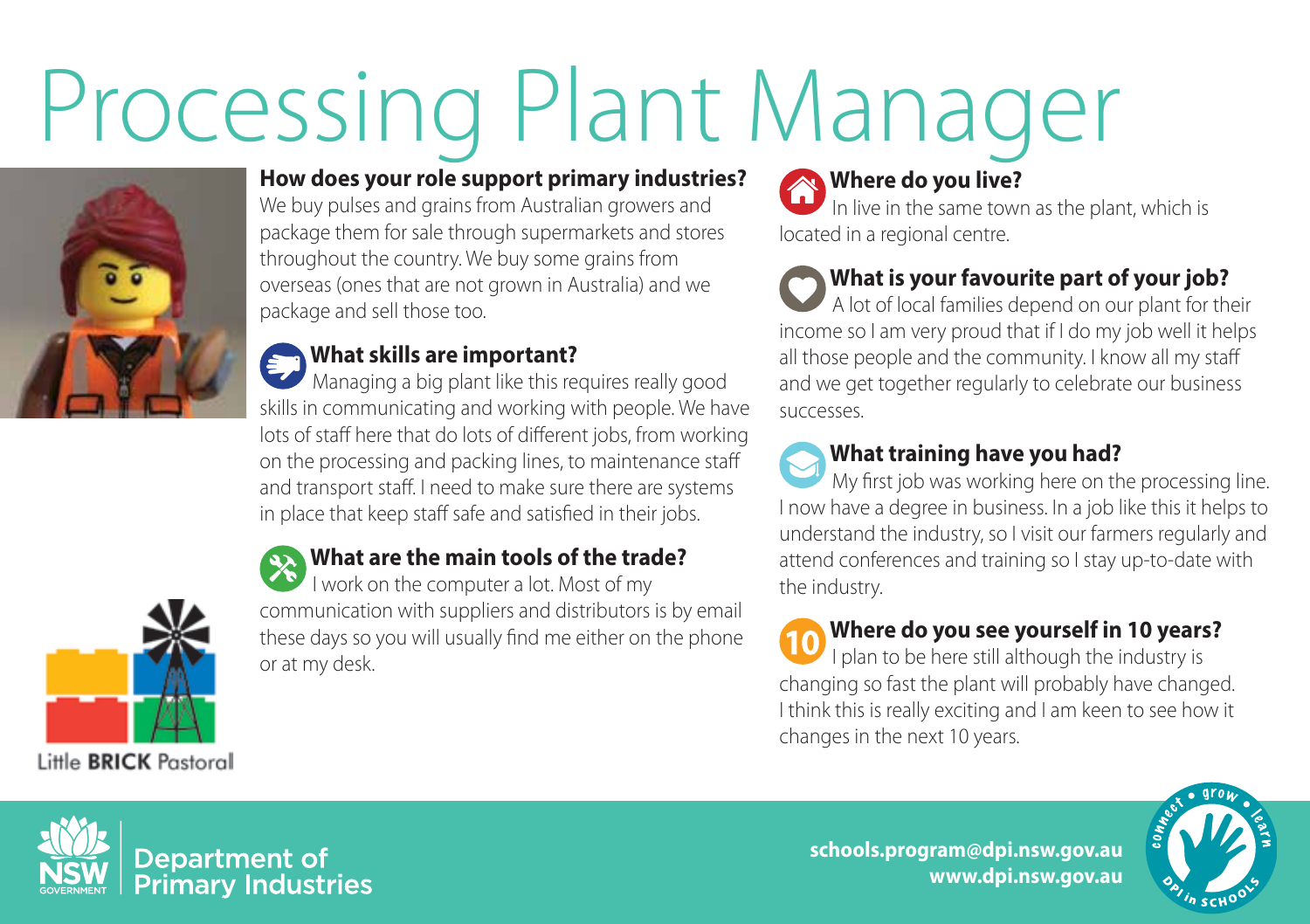### Primary industry careers **Grains trader**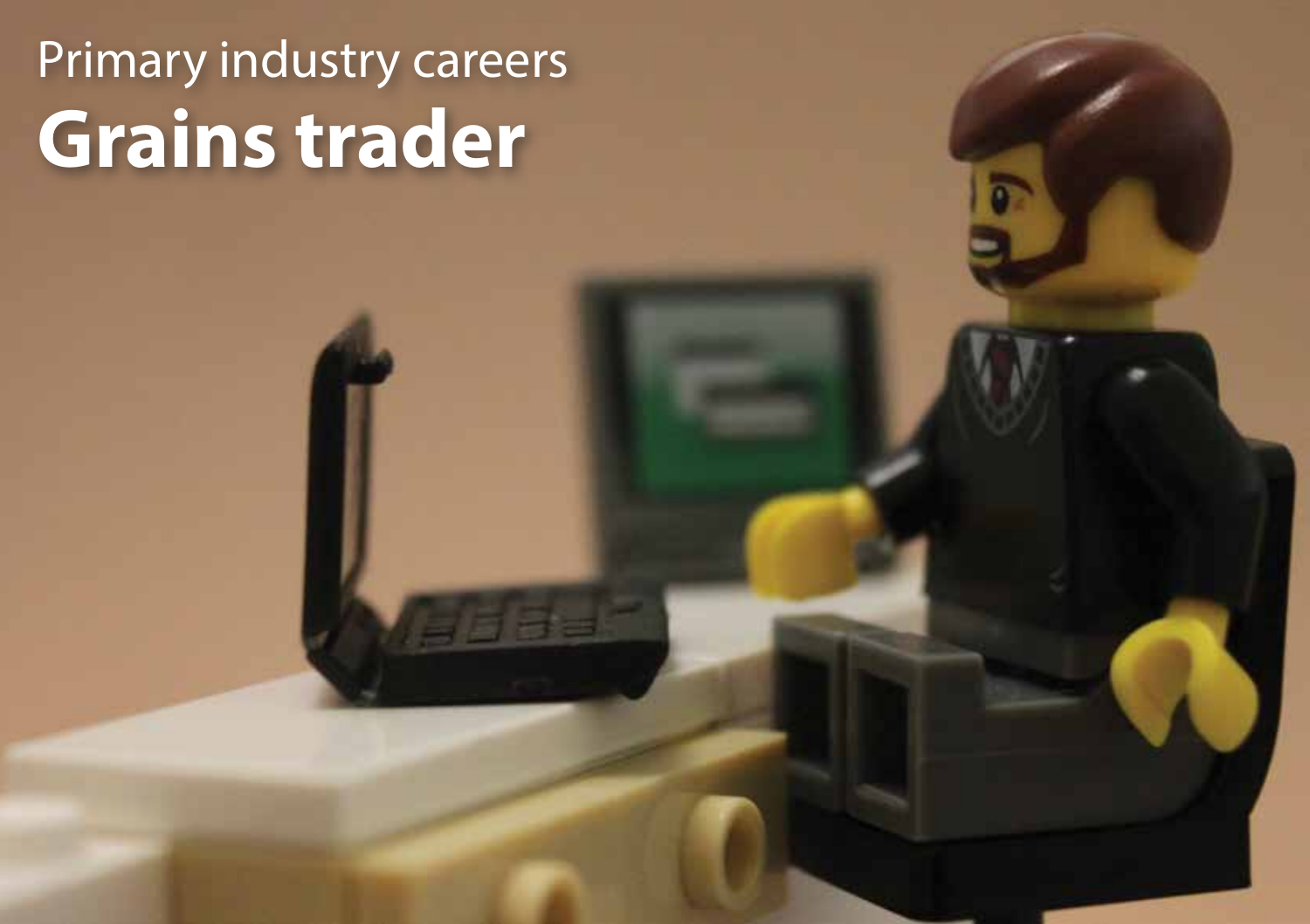## Grains trader



#### **How does your role support primary industries?**

Grain is bought and sold between companies and countries around the world. My job is to ensure the flow of grain from producer to consumer continues. The price paid in international grain trades is affected by the amount of grain available (supply) and the amount of grain needed (demand). It can also be affected by weather, politics and currencies.

### **What skills are important?**

I need to be able to understand the grain trading reports that we get each day. These reports tell us what is happening in international markets and the trends in grain trading. It is also helpful to understand and follow the things that affect supply and demand like weather and international politics.



#### **What are the main tools of the trade?**

The internet is key to my job as I am constantly in contact with people from around the world.



### **What is your favourite part of your job?**

I have always enjoyed maths, which I use everyday in my job so that I can understand the trends in international trading. It's good to be working at something I am good at, and I really enjoy looking at the trends over the years and seeing how things change through history.

### **What training have you had?**

I completed a Bachelor of Agriculture majoring in Agricultural Economics. My favourite subject was Agricultural and Resource Economics. I decided to do my industry placement here, and loved it so much I applied for a graduate position with the company.

### **Where do you see yourself in 10 years?**

Hopefully I will still be doing this job and doing it well!





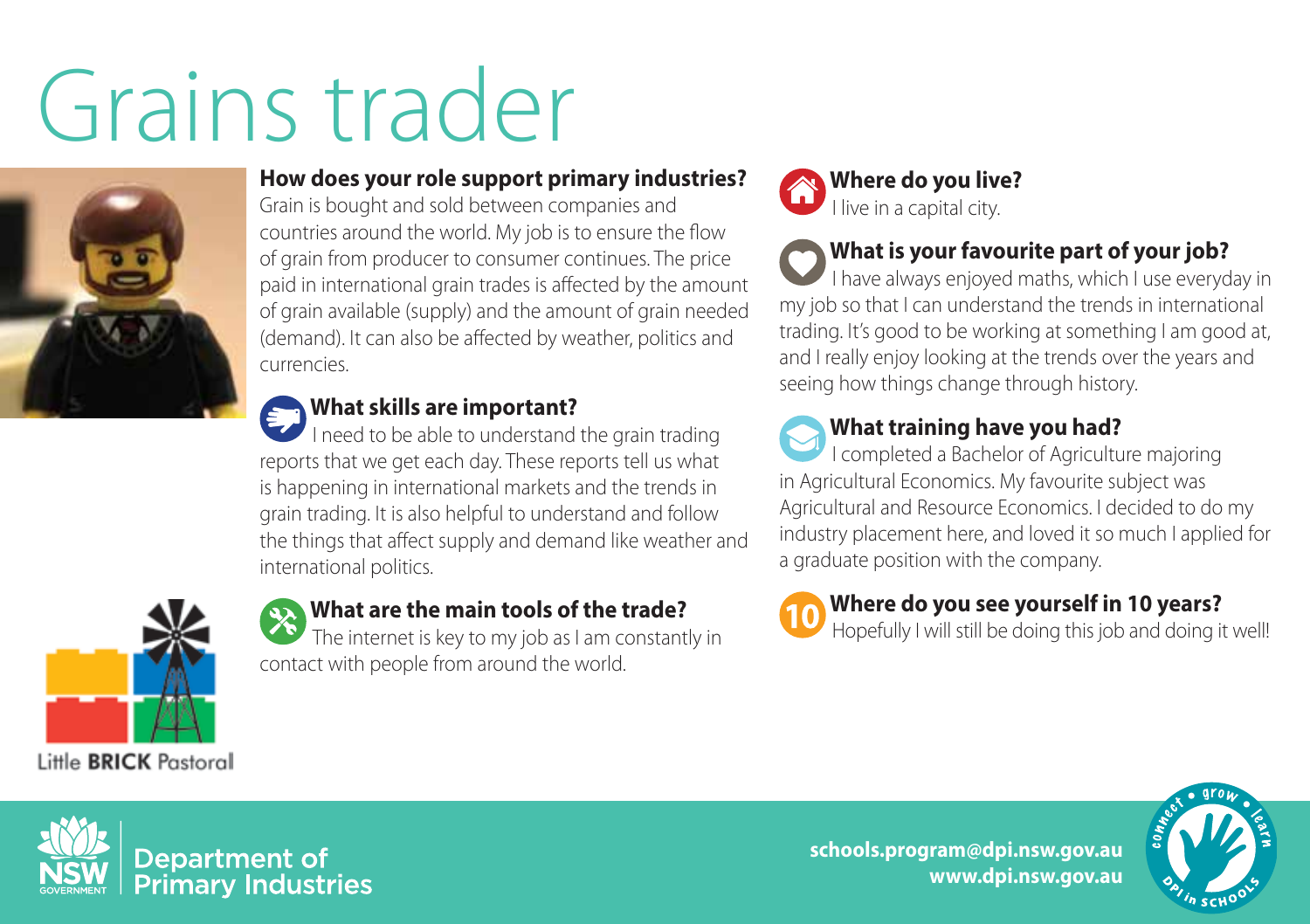### Primary industry careers **Chef**

œ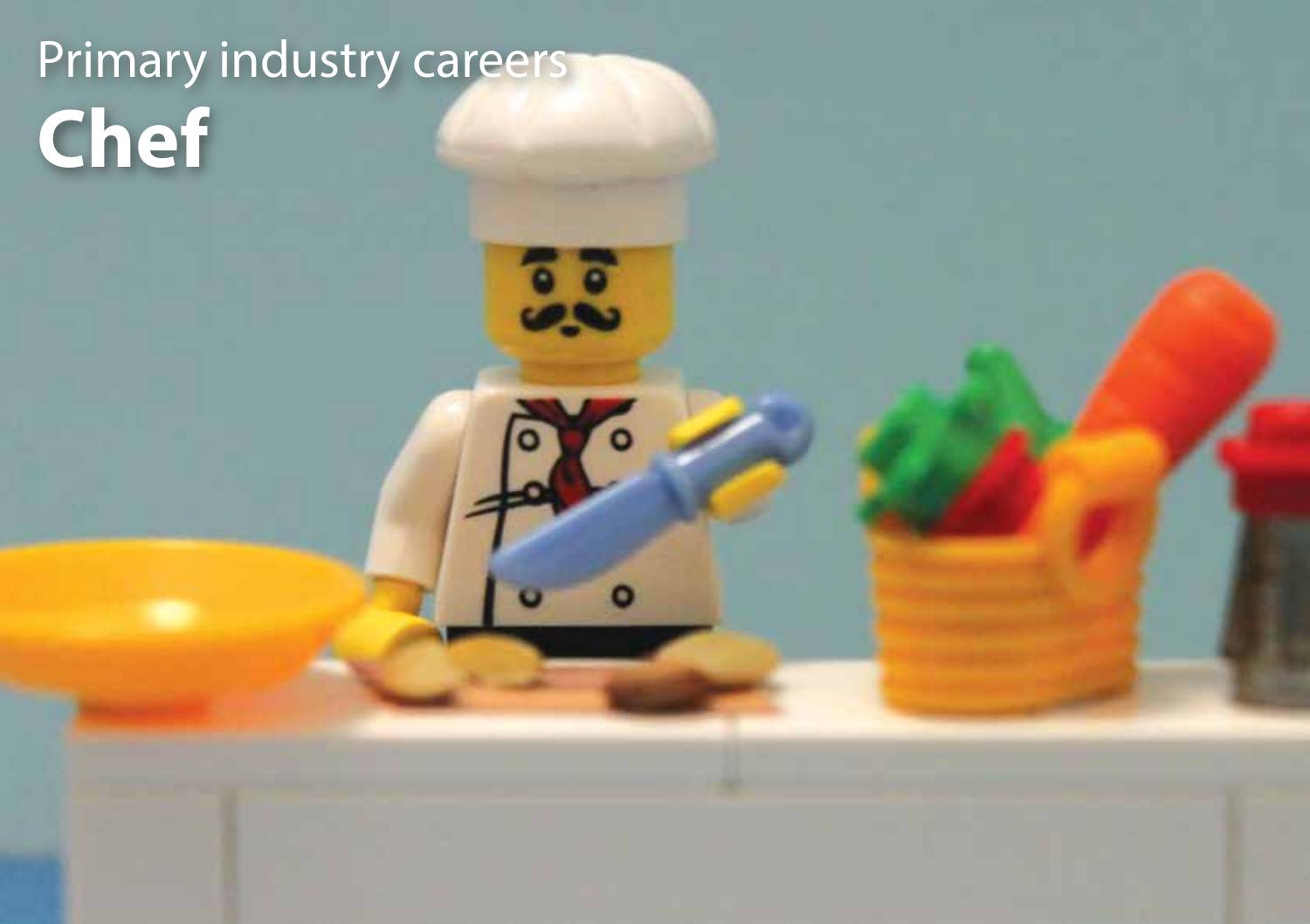## Chef



#### **How does your role support primary industries?**

I love using beautiful, fresh Australian produce in the dishes I serve in my restaurant. Sometimes, people can't see the possibilities in food until they try it in a dish that someone else has prepared.

### **What are some important skills?**

You really do have to understand and love food to be able to prepare original dishes. I also need to be able to plan ahead to make sure I have everything I need to deliver high quality food every night, and that includes having a dedicated and hardworking team.



### **What are the main tools of the trade?**

We have a really well-fitted-out kitchen and I don't think there is anything in here that I could do without. The food industry is constantly changing and I love experimenting with new ideas, tools and techniques.



### **Where do you live?**

I live in a suburb not far from the restaurant. I do very long hours so I can't live too far away.

### **What is your favourite part of your job?**

 $\sqrt{ }$  I love that I can experiment and use my imagination when planning a new dish. People are always willing to test a new dish for me and sometimes I tweak it a bit depending on what they think.

**What training have you had?** 

I am a qualified chef, so I did a four-year apprenticeship at a local restaurant. I also do lots of extra training in my time off to make sure that I understand the ingredients that I am working with. This includes visiting lots of other restaurants and talking to other chefs. I also love visiting producers and farmers' markets so I can learn first hand about the produce and how it is grown.



### **Where do you see yourself in 10 years?**

Right here in the kitchen.



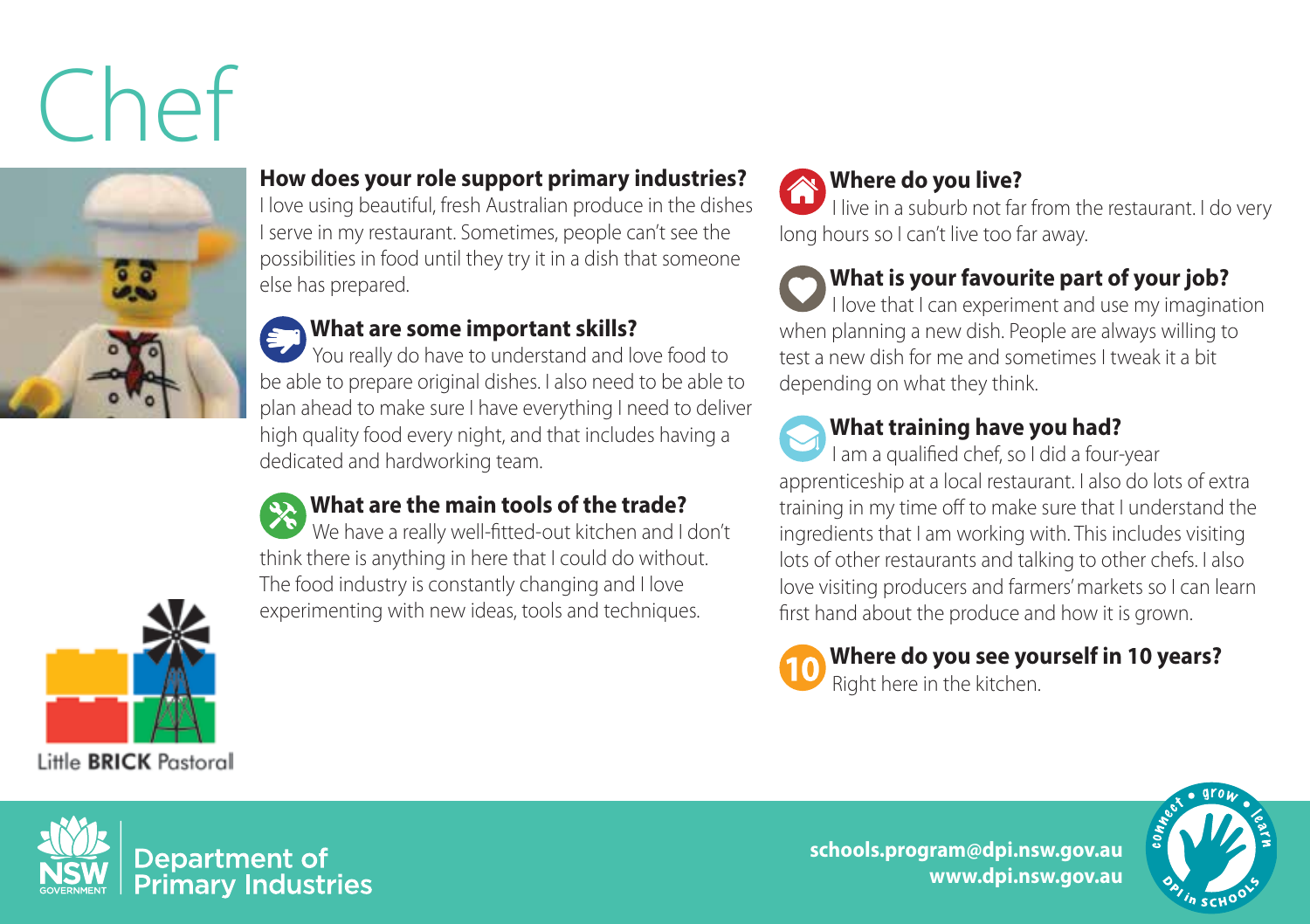### Primary industry careers **Research Agronomist**

÷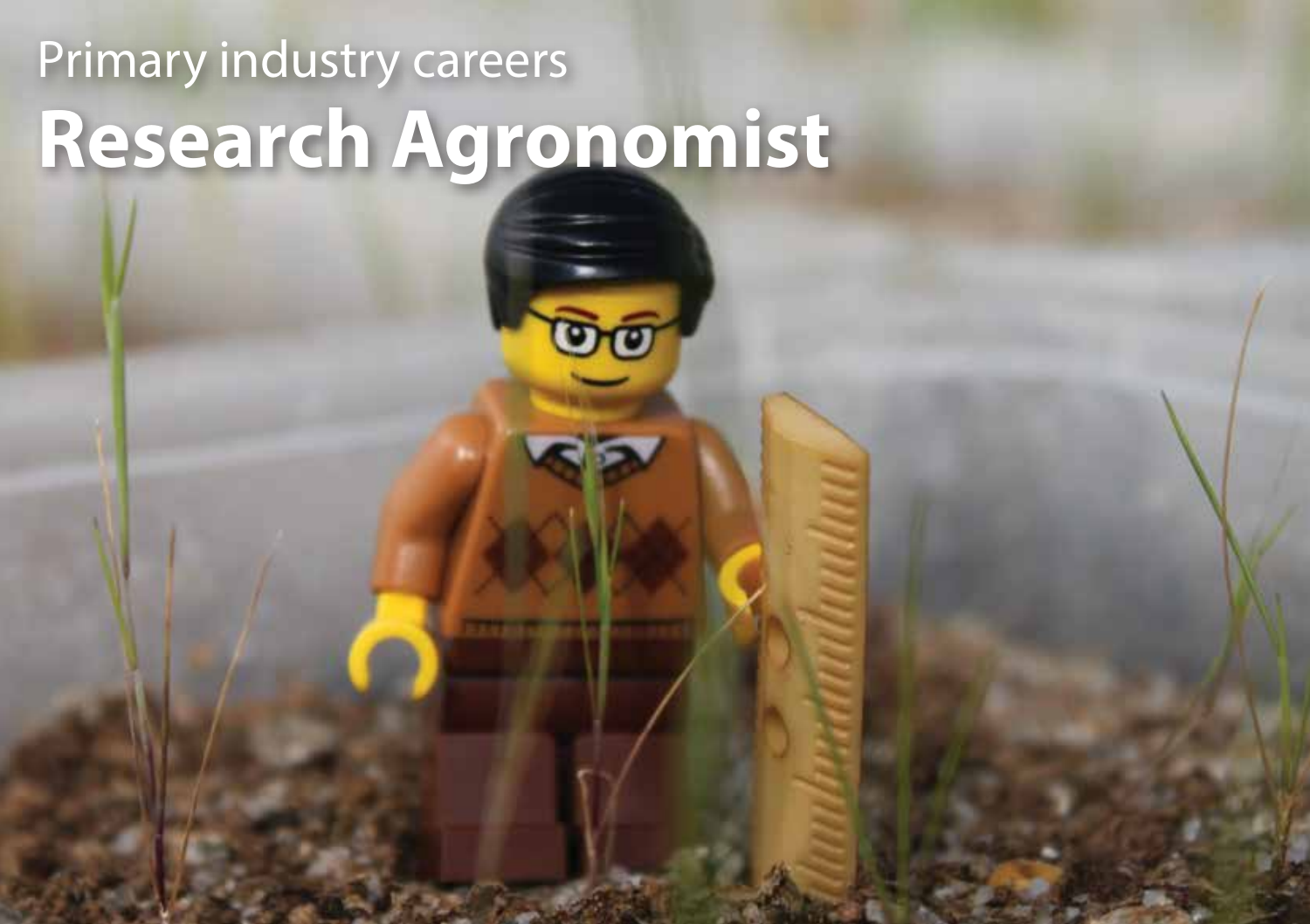## Research Agronomist



#### **How does your role support primary industries?**

My research helps primary industries to be the most efficient and productive that they can be. I run different trials around the state to look at different growing conditions and crops. I work with a number of different industries to make sure that growers have access to local information that is relevant to their farms. In some trials I am looking at the pests and diseases of crops. Some trials are about soil health and moisture requirements. Others are about different crop varieties and the growing season.

### **What are some important skills?**

It's important to be able to plan and conduct research trials making sure the science behind the trial is robust. It is also important to be able to communicate my research findings, so I need to be able to write scientifically. Public speaking is important as sometimes I present my papers at conferences, which isn't my favourite thing to do, but I am getting better at it!



### **What are the main tools of the trade?**

The most important thing I need is space or land to conduct my trials. Sometimes that is on a research station run by the government, sometimes it is on a farmer's

property, and sometimes my trials are in a greenhouse. I also need to record and analyse the information I have collected, so I use measuring tools, weather stations and I couldn't do without my computer!

### **Where do you live?**

I live in a small town not far from the research station.

### **What is your favourite part of your job?**

I love working outdoors and reporting on the research knowing that it will help our growers make decisions about their farming systems. I love how varied the work is and I get to travel across a lot of the state, which is great!

### **What training have you had?**

I have a Bachelor of Science from university. I like to attend industry conferences and university seminars so I can learn about other research trials and what the industry is looking for in our work.

### **Where do you see yourself in 10 years?**

I think I will still be researching but our understanding of primary industries is changing with every study so I couldn't even guess what the trials will be about!



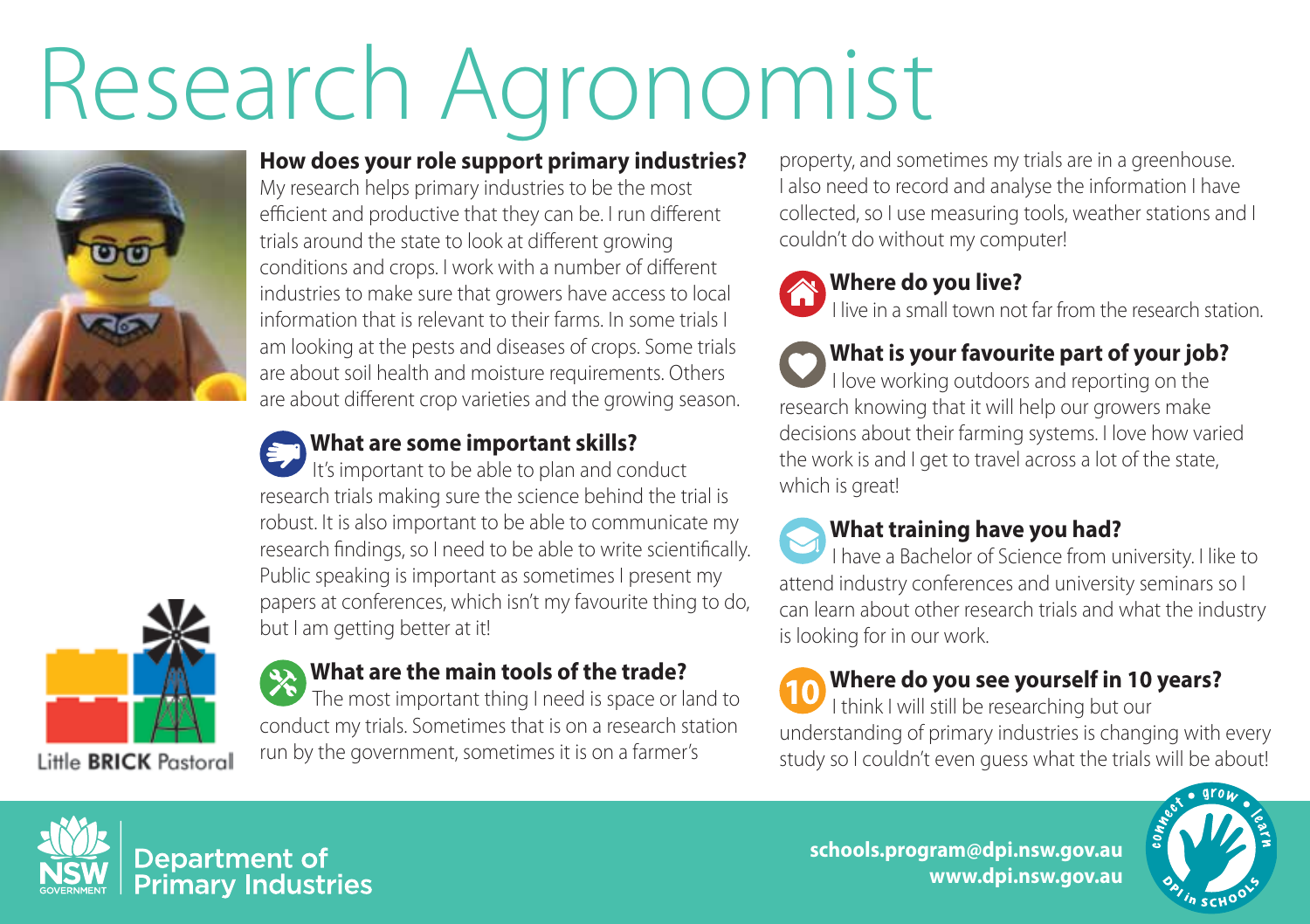### Primary industry careers **Agronomist**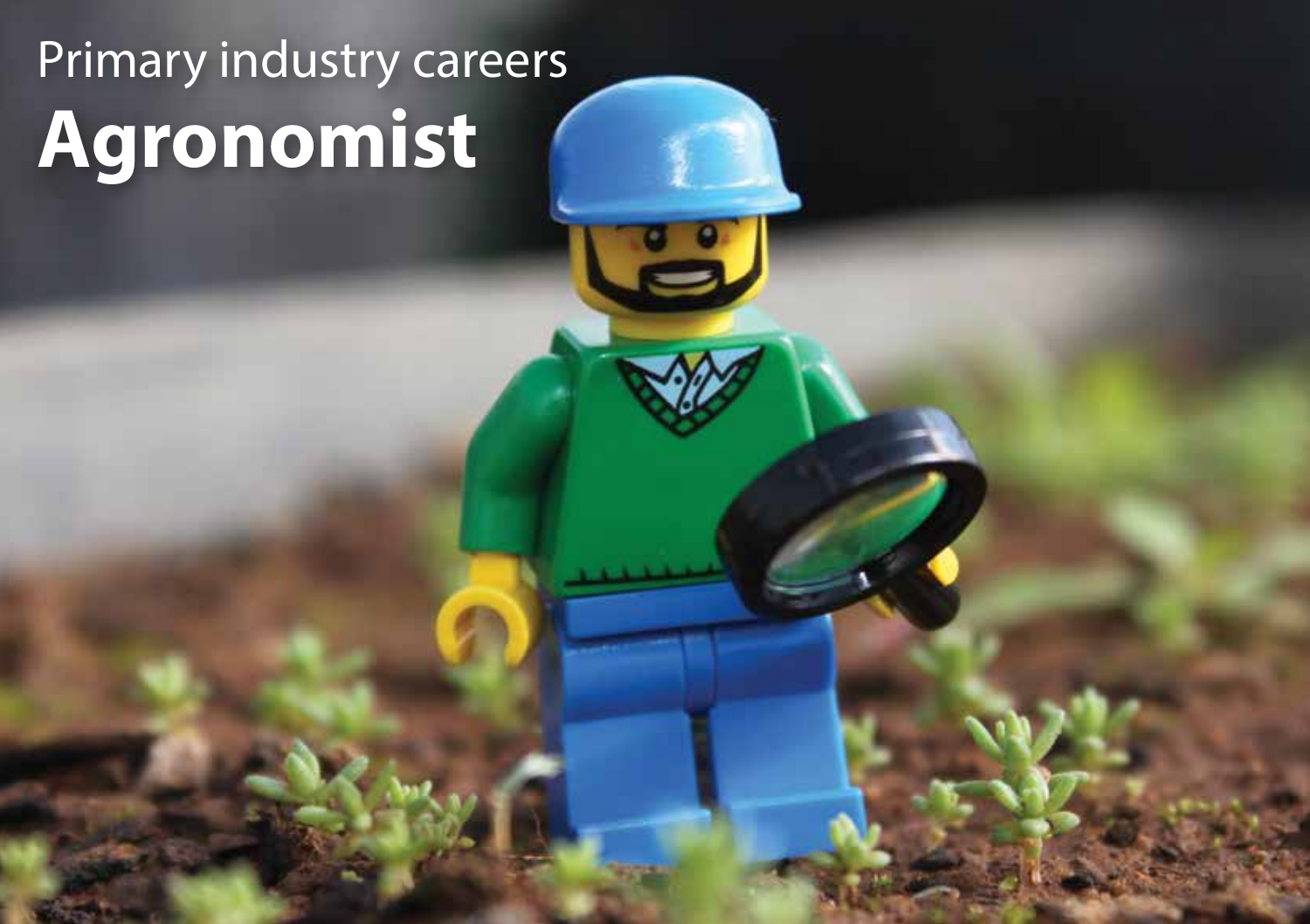## gronomist



#### **How does your role support primary industries?**

I provide information and advice to growers on crops and pastures. It's my job to stay up-to-date on research and developments in the industry and to pass that advice on to growers. I also help them to understand and make decisions about managing their soil health, crops and pastures.

#### **What are some important skills?**

I spend a lot of time reading new research and reports. I also talk to the fertiliser and seed companies to make sure I understand the developments in their industry and the new products they offer. I need to be able to identify the growing stages of different crops, pastures and weeds, as well as common pests and diseases of those plants, so I can advise my clients on the best management practices for their situations.



### **What are the main tools of the trade?**

My phone, my computer and my car. I am on the road a lot visiting farmers and companies that produce

fertilisers and herbicides. I keep in touch with the research stations and how their trials are going. I am subscribed to a lot of industry newsletters and magazines so I spend a lot of time reading and learning about new research and findings.



### **Where do you live?**

I live on a farm just outside town.

### **What is your favourite part of your job?**

I love the contact with people and knowing that my job helps farmers to manage their businesses.

### **What training have you had?**

I have a Bachelor of Agricultural Science from university and all the reading and researching that I do is like ongoing training.

### **Where do you see yourself in 10 years?**

I will still be an agronomist but I will probably be working for a different company.



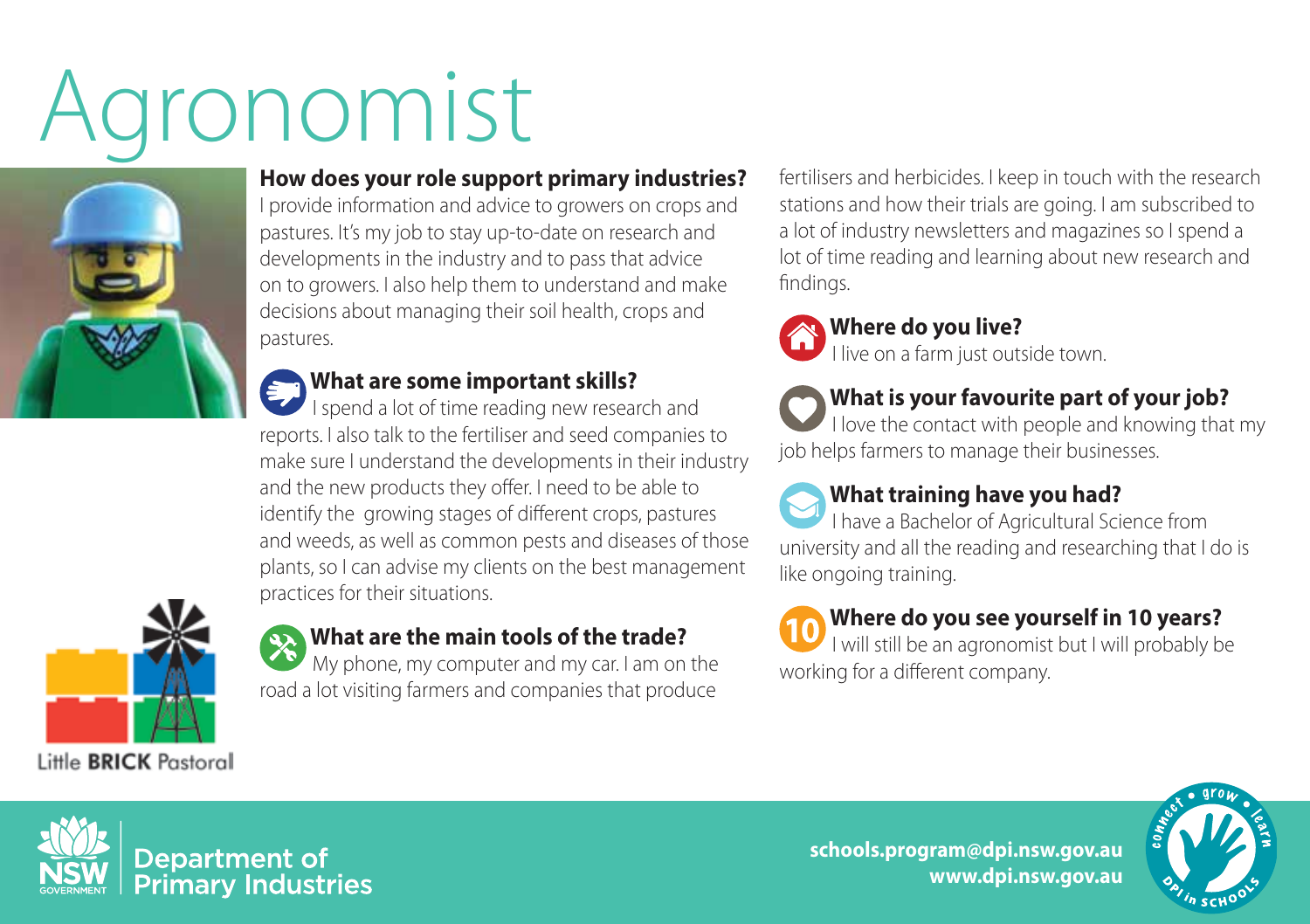### Primary industry careers **Rural merchandise store worker**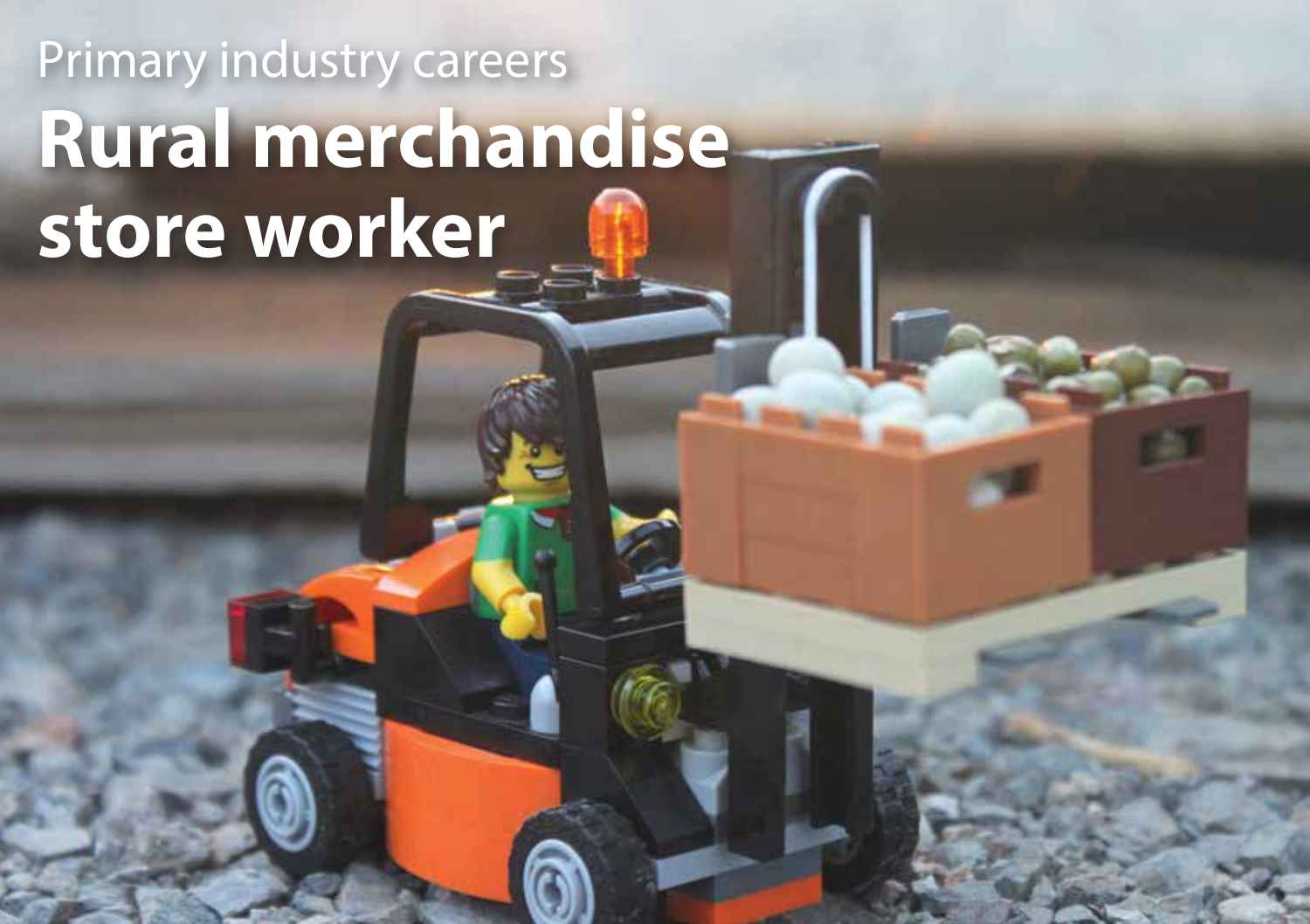## Rural merchandise store worker



#### **How does your role support primary industries?**

We supply the farming community with everything needed to run a farm. We also have an agronomist to provide advice about growing crops and pastures.

### **What skills are important?**

I need to understand local industries and growing conditions. I deal with a lot of different people so it is good to be able to spend time and get to know growers and contractors in our local area. We stock a huge range of supplies, from fencing materials and livestock feeds to technologies like drones. This variety means I need to have a really good understanding of everything we stock and be able to recommend the right product for the job.

### **What are the main tools of the trade?**

My phone and computer are really important, so we can access lots of information online to help farmers make decisions and to find a particular tool or a soil testing lab.



### **What is your favourite part of your job?**

When I get to go and visit farmers and get to know their properties.

### **What training have you had?**

I did work experience here and then had some afterschool work. I have had a lot of training through the store in things like safe handling of chemicals.



#### **Where do you see yourself in 10 years?**

I hope to be managing one of the stores.





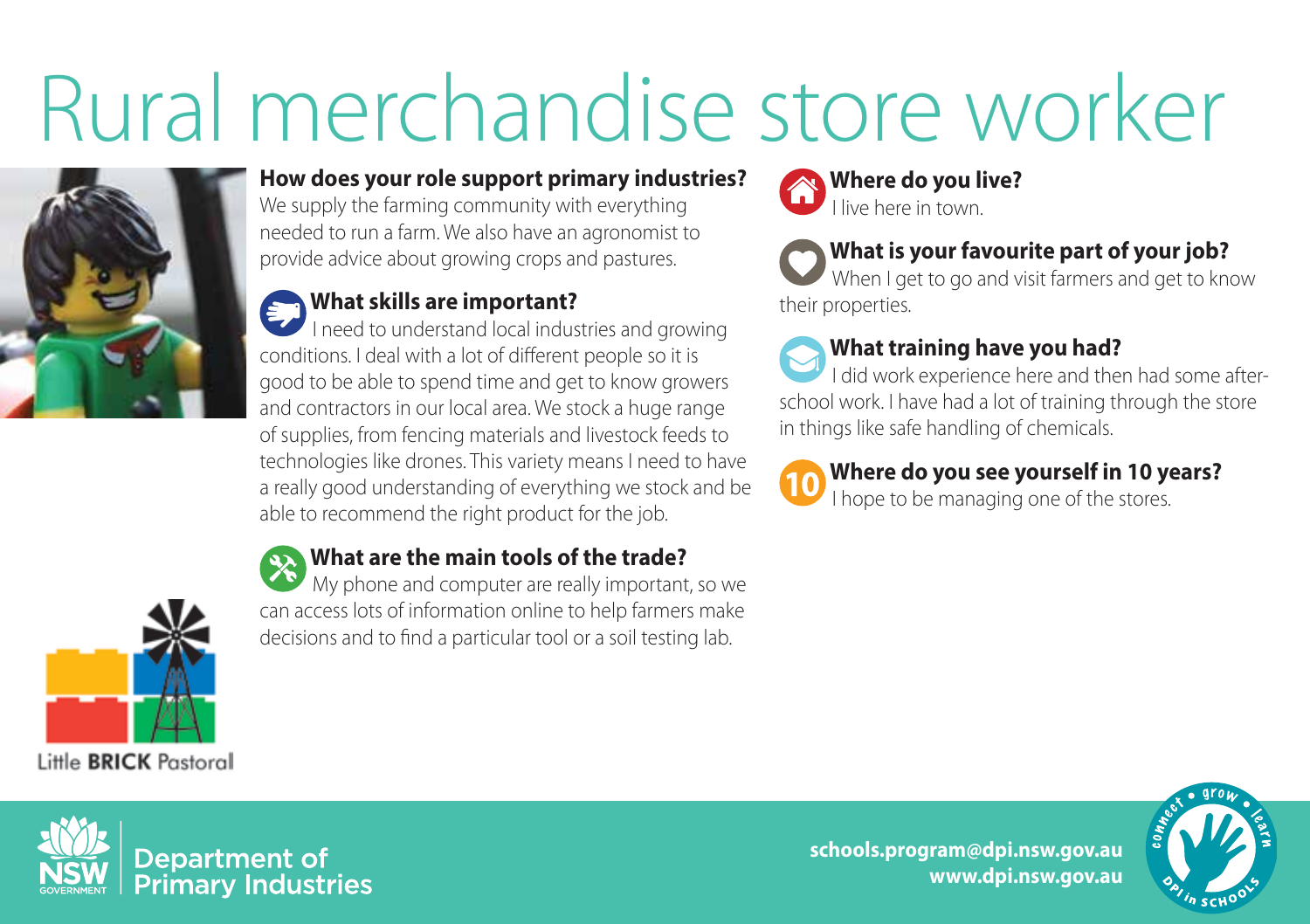### Primary industry careers **Laboratory technician**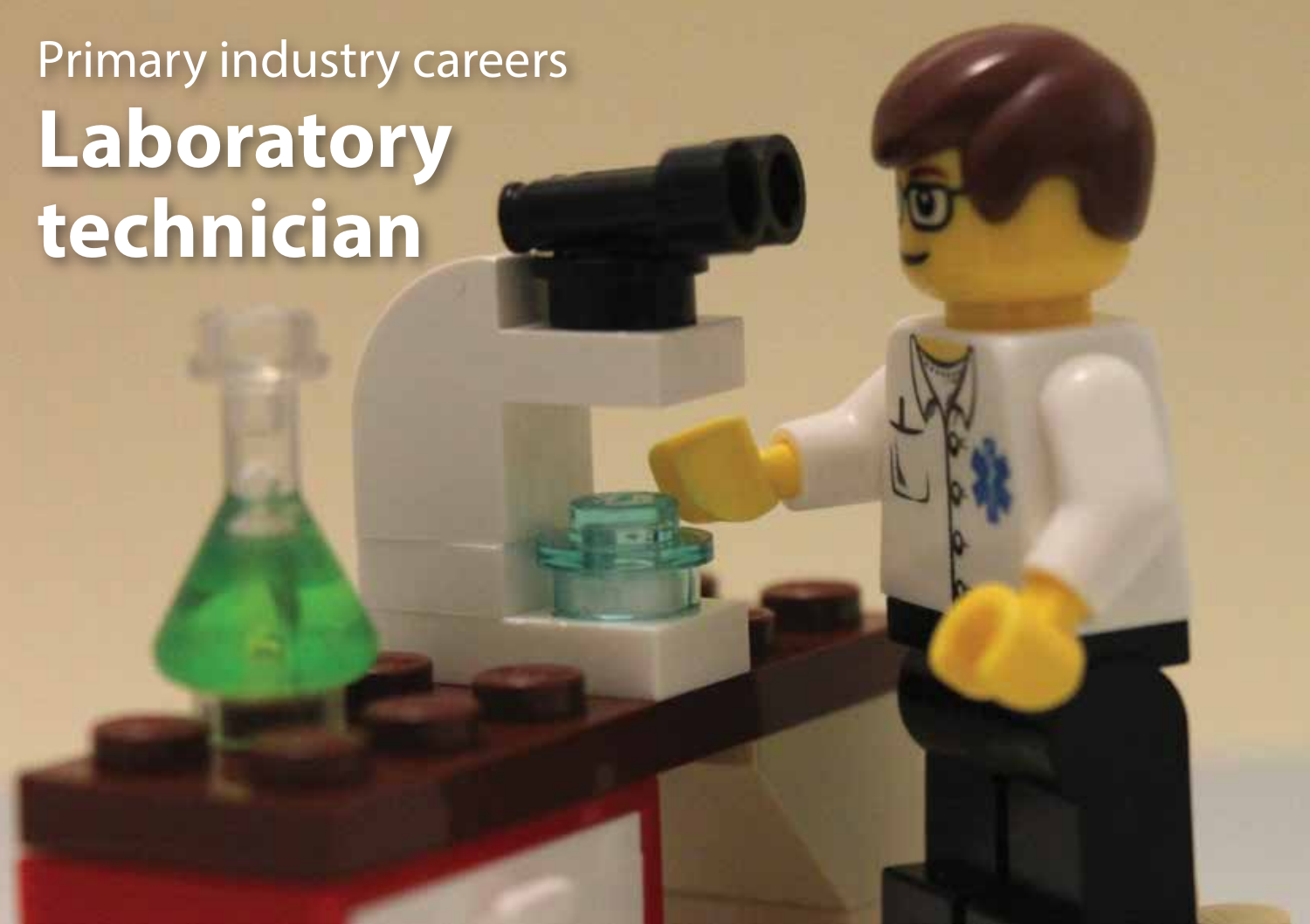## Laboratory technician



#### **How does your role support primary industries?**

The success of most agricultural industries depends on the health of the soil and the plants. My job is to test the soil samples that farmers send in. The results help them to make decisions about whether they need to add fertiliser or other supplements to their soil. We sometimes also test plants to help make decisions on plant nutrition, growing conditions or requirements.

### **What skills are important?**

I need to be methodical and consistent in handling the samples, doing the tests and reporting on the results. It is also important to know the procedure for lots of different tests and be able to follow instructions to ensure the tests we complete are accurate



### **What are the main tools of the trade?**

We have a laboratory with equipment for all the different tests we do and use computers to analyse and report on the results.

**Where do you live?**  I live in a large regional centre.

### **What is your favourite part of your job?**

There is a very specific process for each test and I like to follow the procedure. I am proud to do my work well. I really like seeing how the soil changes over the years. Some farmers do soil tests in their paddocks every year to see what nutrients their soils might need added to be more productive, and I like seeing how soil health can improve over time.



#### **What training have you had?**

I have a Bachelor of Science majoring in Chemistry.



### **Where do you see yourself in 10 years?**

Managing the lab.



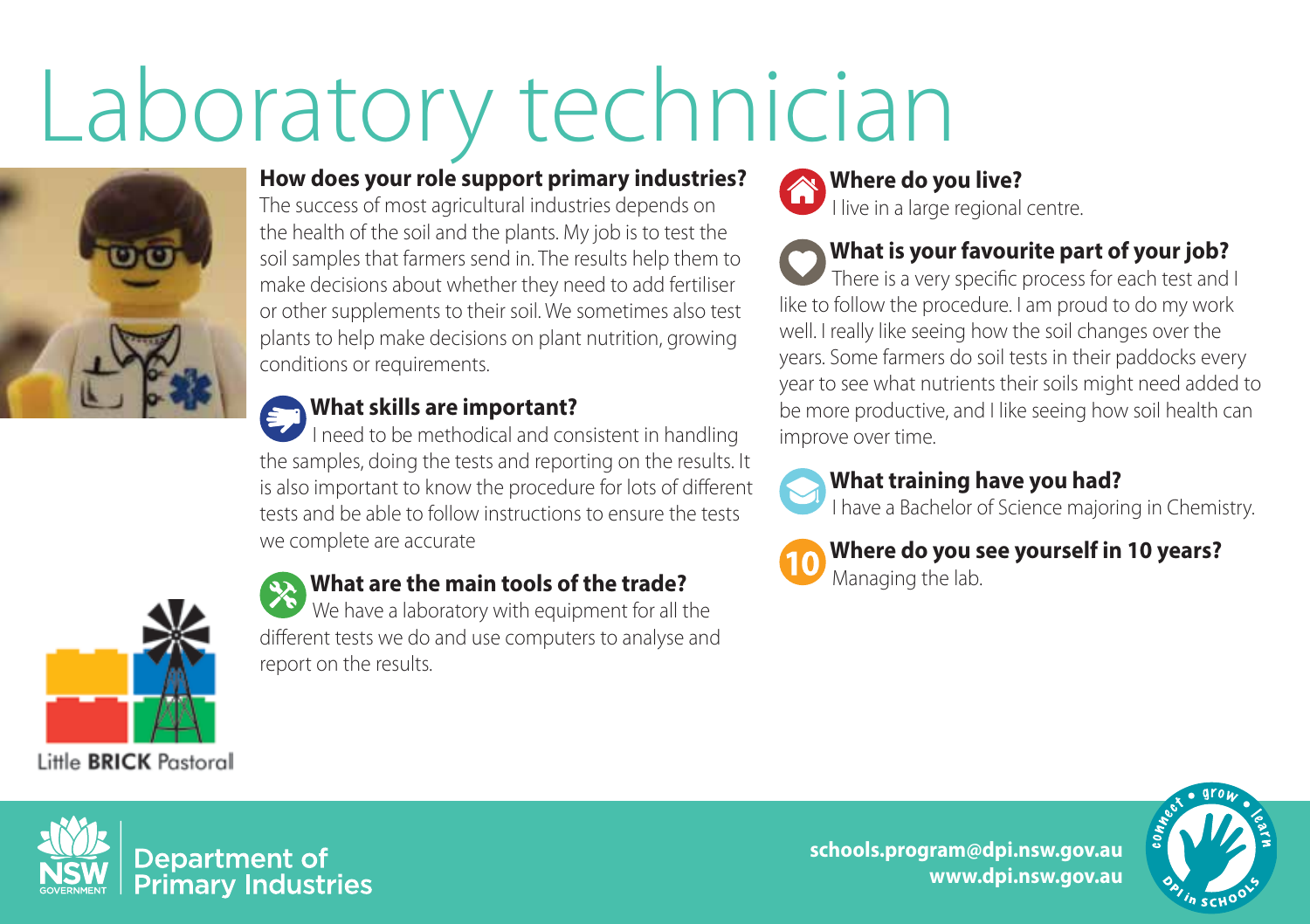### Primary industry careers **Agriculture teacher**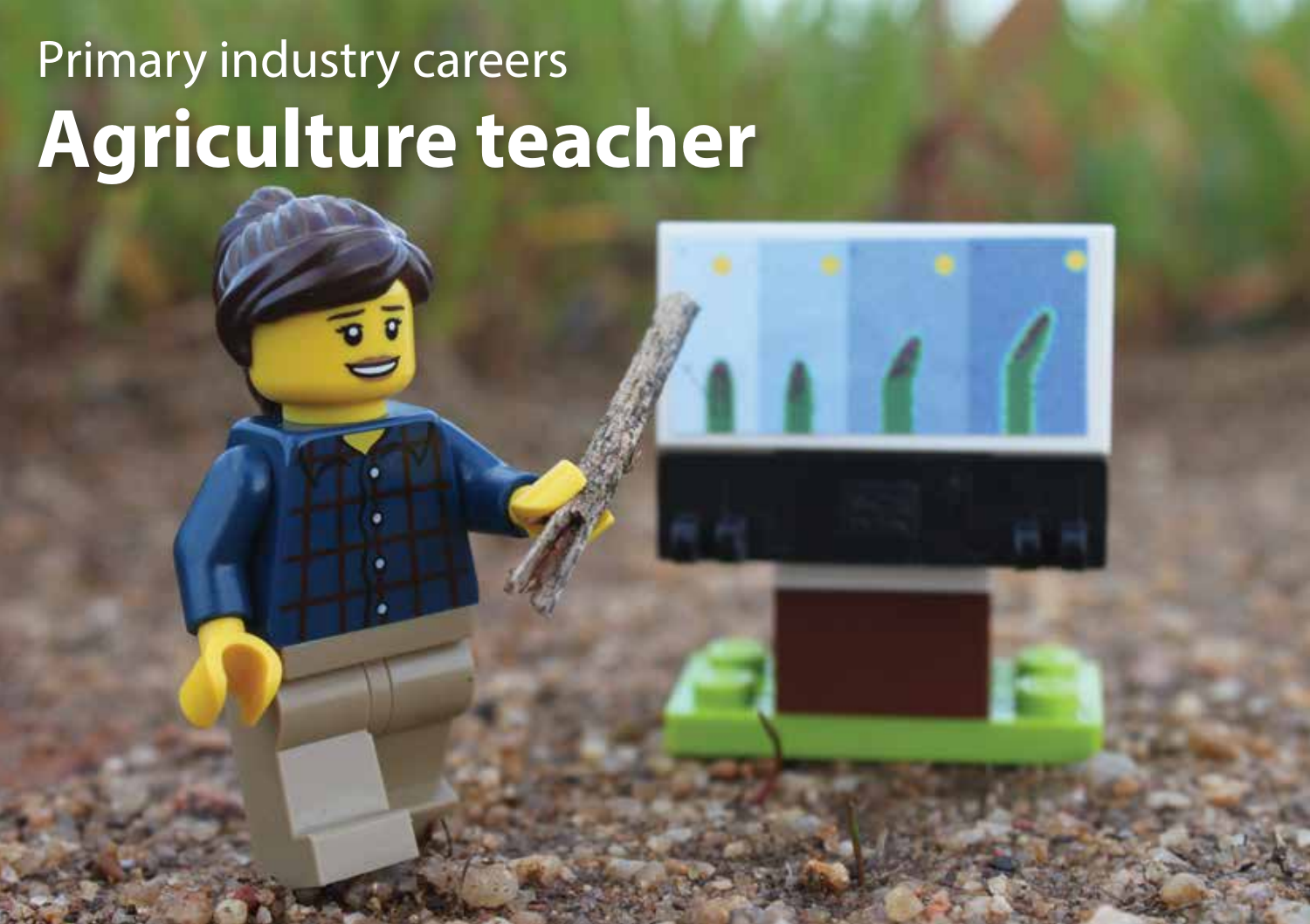## Agriculture teacher



#### **How does your role support primary industries?**

It's really important that people understand and appreciate agriculture so I try to get students enthusiastic about agriculture and then encourage them to choose agriculture as a subject later in school.

### **What skills are important?**

Enthusiasm! If I am not enthusiastic about agriculture I can't expect my students to be.

### **What are the main tools of the trade?**

The ag plot in the school is where we do a lot of our teaching. It is really important for me to have lots of up-to-date industry information that I can share with my students and answer their questions. We have a group of local farmers that are really supportive of the agricultural program we have here at the school.



### **Where do you live?**

I live in town near the school. I love being able to walk to school each day.

### **What is your favourite part of your job?**

When I have a group of students who really love agriculture and look forward to the work that we do and the projects that we run. We often take our school stud cattle or sheep to local shows and it is great to see the pride the students have in their animals.

### **What training have you had?**

I did a Diploma of Agriculture at a vocational college when I left school and then studied teaching. My cousins lived on a farm when I was growing up and I used to visit them a lot, which is how I first got interested in agriculture.

### **Where do you see yourself in 10 years?**

Teaching agriculture. I would love to see our school ag plot expand and have more students involved.



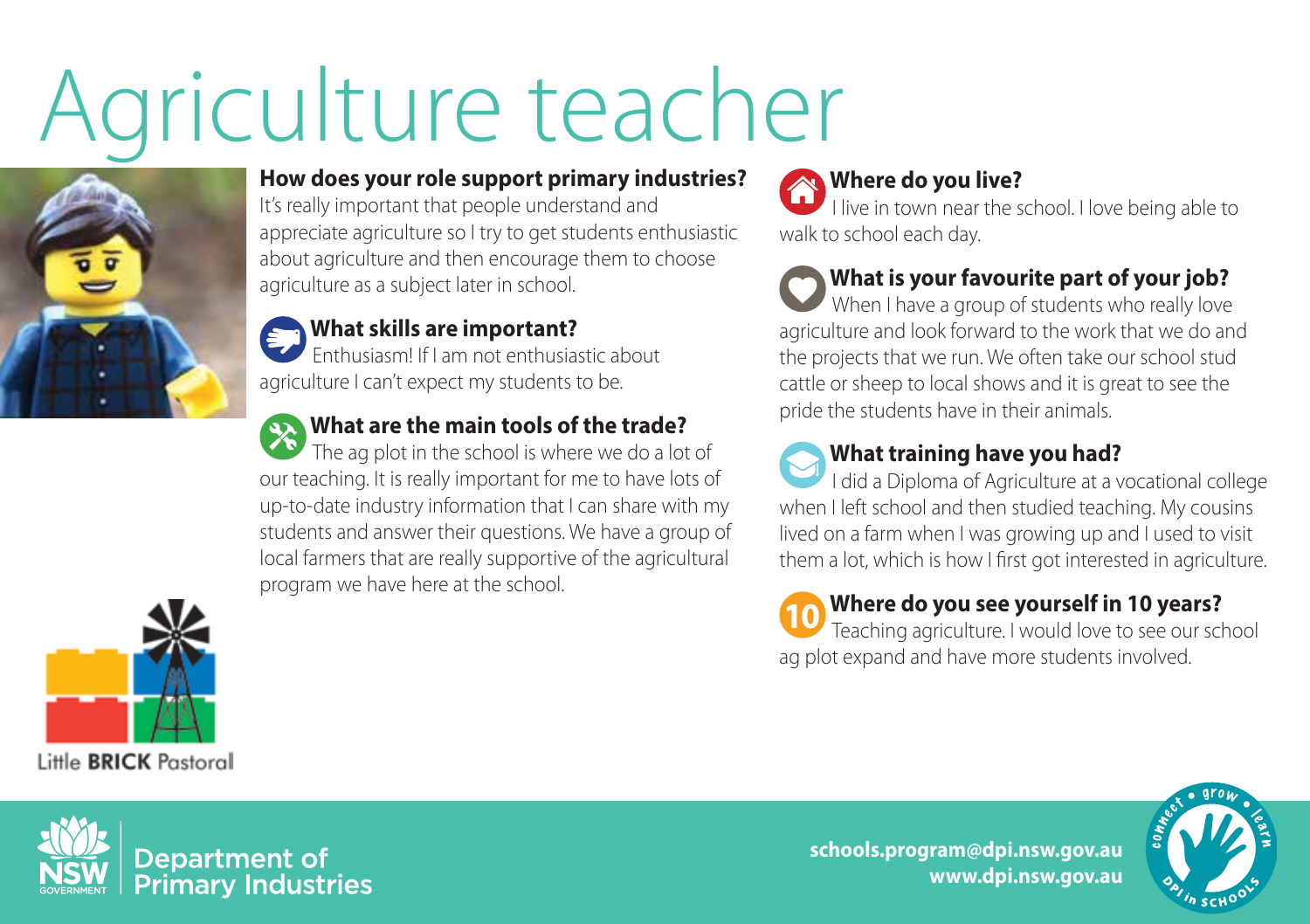### Primary industry careers **Pulse chemist**